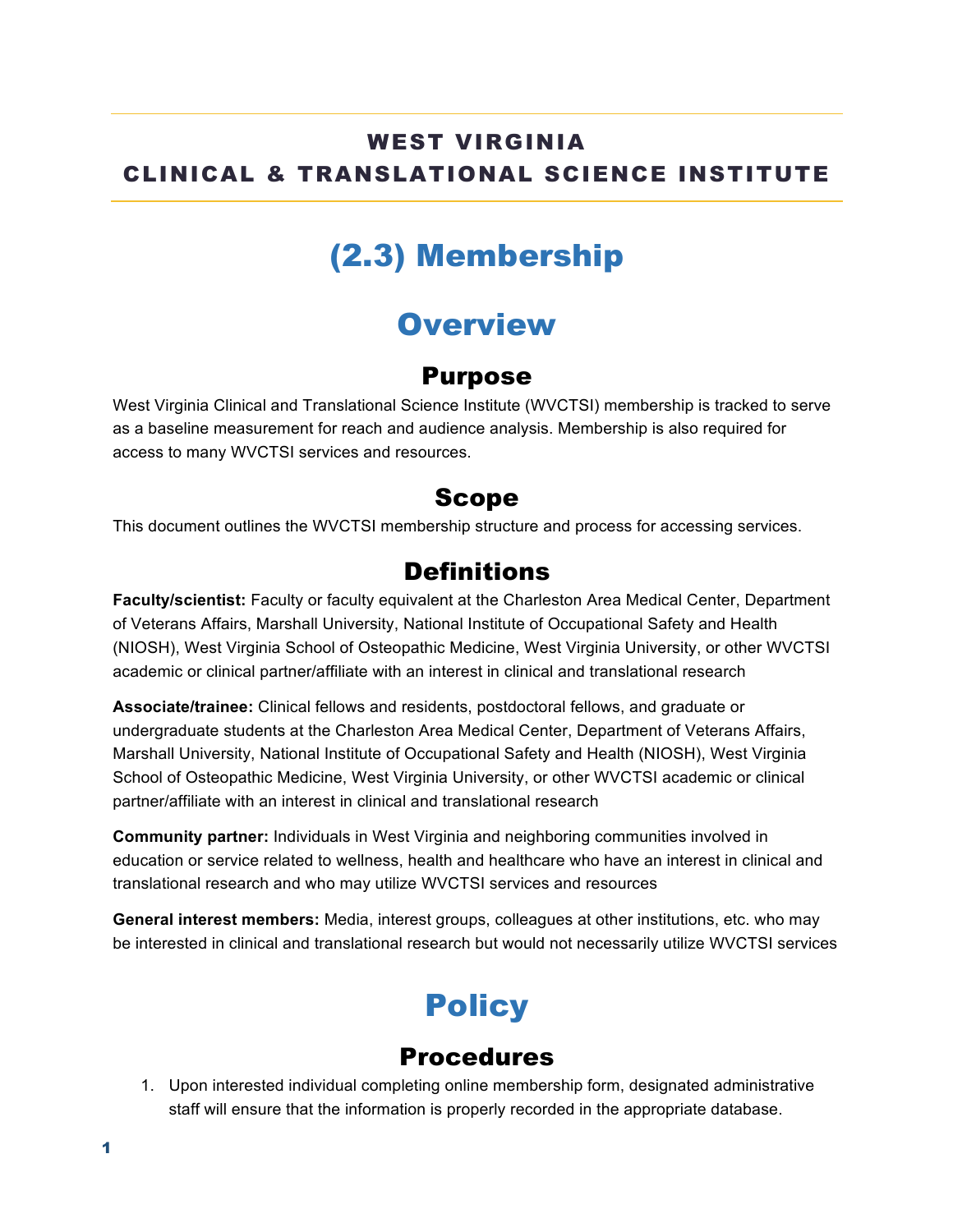- 2. New members will be added to the WVCTSI listserv by the communications coordinator on a monthly basis, at minimum, to ensure they receive updates and announcements.
- 3. All new members will receive an electronic notification that their membership application has been received and accepted.
- 4. Annually, the designated administrative staff member will audit the list for any inactive members and reclassify them as such.
- 5. All WVCTSI staff will enroll as members upon hire with the Institute.

### Roles and Responsibilities

It is the responsibility of the applicant to provide accurate information upon completing the online form. WVCTSI Administration reserves the right to reclassify applicants if they are better suited for another membership category. Membership information details shall not be distributed for any use other than communicating with members and sharing within the WVCTSI organization. WVCTSI staff should encourage those interested in WVCTSI to become members for access to services and sustained communication.

### References and Authority

N/A – There are no institutional policies referencing membership administration.

### Revision History

| <b>Revision</b>                                                           | <b>Date</b> |
|---------------------------------------------------------------------------|-------------|
| This procedure was revised to reflect new WVCTSI partner<br>institutions. | March 2018  |